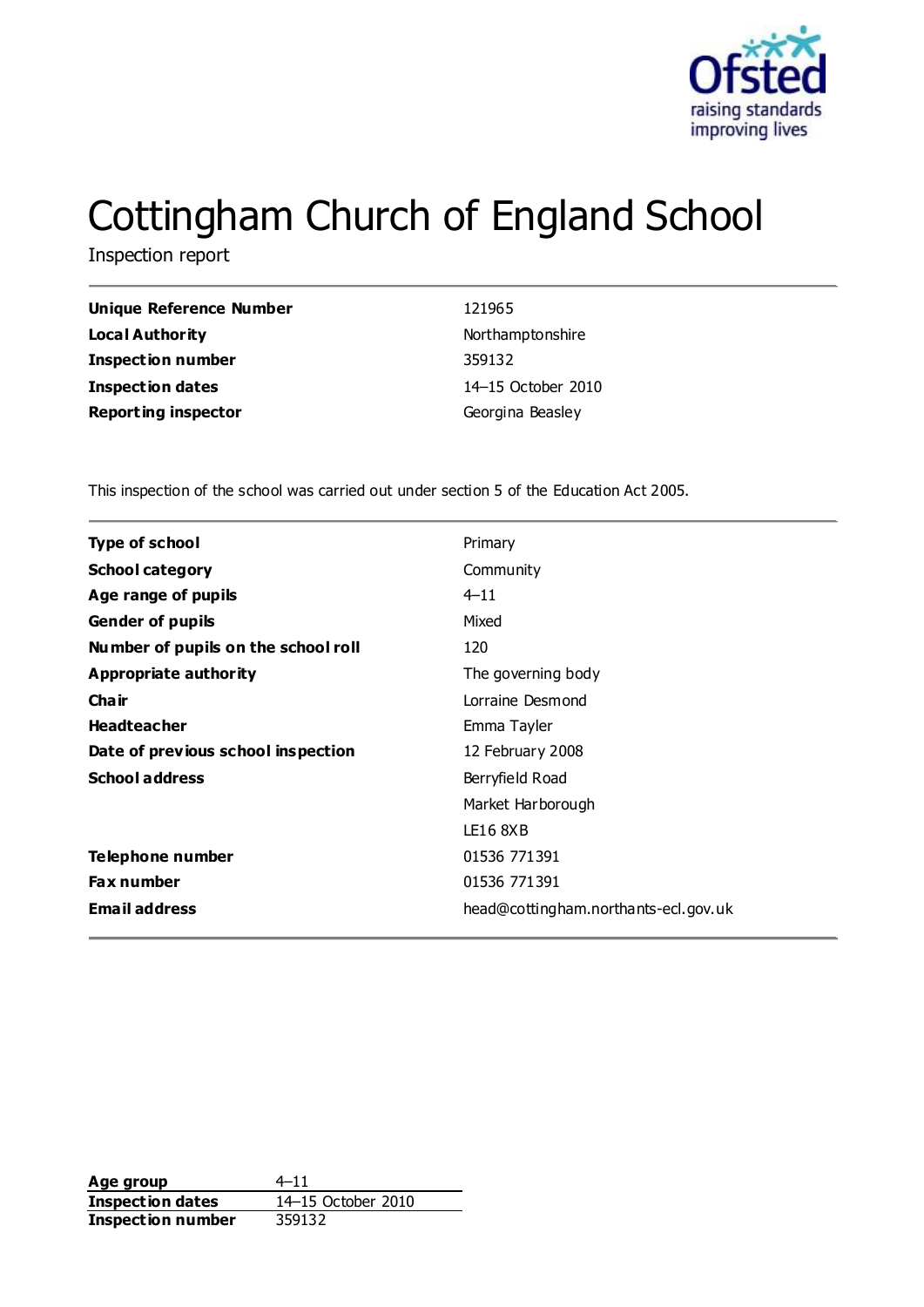The Office for Standards in Education, Children's Services and Skills (Ofsted) regulates and inspects to achieve excellence in the care of children and young people, and in education and skills for learners of all ages. It regulates and inspects childcare and children's social care, and inspects the Children and Family Court Advisory Support Service (Cafcass), schools, colleges, initial teacher training, work-based learning and skills training, adult and community learning, and education and training in prisons and other secure establishments. It assesses council children's services, and inspects services for looked after children, safeguarding and child protection.

Further copies of this report are obtainable from the school. Under the Education Act 2005, the school must provide a copy of this report free of charge to certain categories of people. A charge not exceeding the full cost of reproduction may be made for any other copies supplied.

If you would like a copy of this document in a different format, such as large print or Braille, please telephone 0300 1234 234, or email **[enquiries@ofsted.gov.uk](mailto:enquiries@ofsted.gov.uk)**.

You may copy all or parts of this document for non-commercial educational purposes, as long as you give details of the source and date of publication and do not alter the documentation in any way.

To receive regular email alerts about new publications, including survey reports and school inspection reports, please visit our website and go to 'Subscribe'.

Royal Exchange Buildings St Ann's Square Manchester M2 7LA T: 0300 1234 234 Textphone: 0161 618 8524 E: **[enquiries@ofsted.gov.uk](mailto:enquiries@ofsted.gov.uk)**

W: **[www.ofsted.gov.uk](http://www.ofsted.gov.uk/)**

© Crown copyright 2010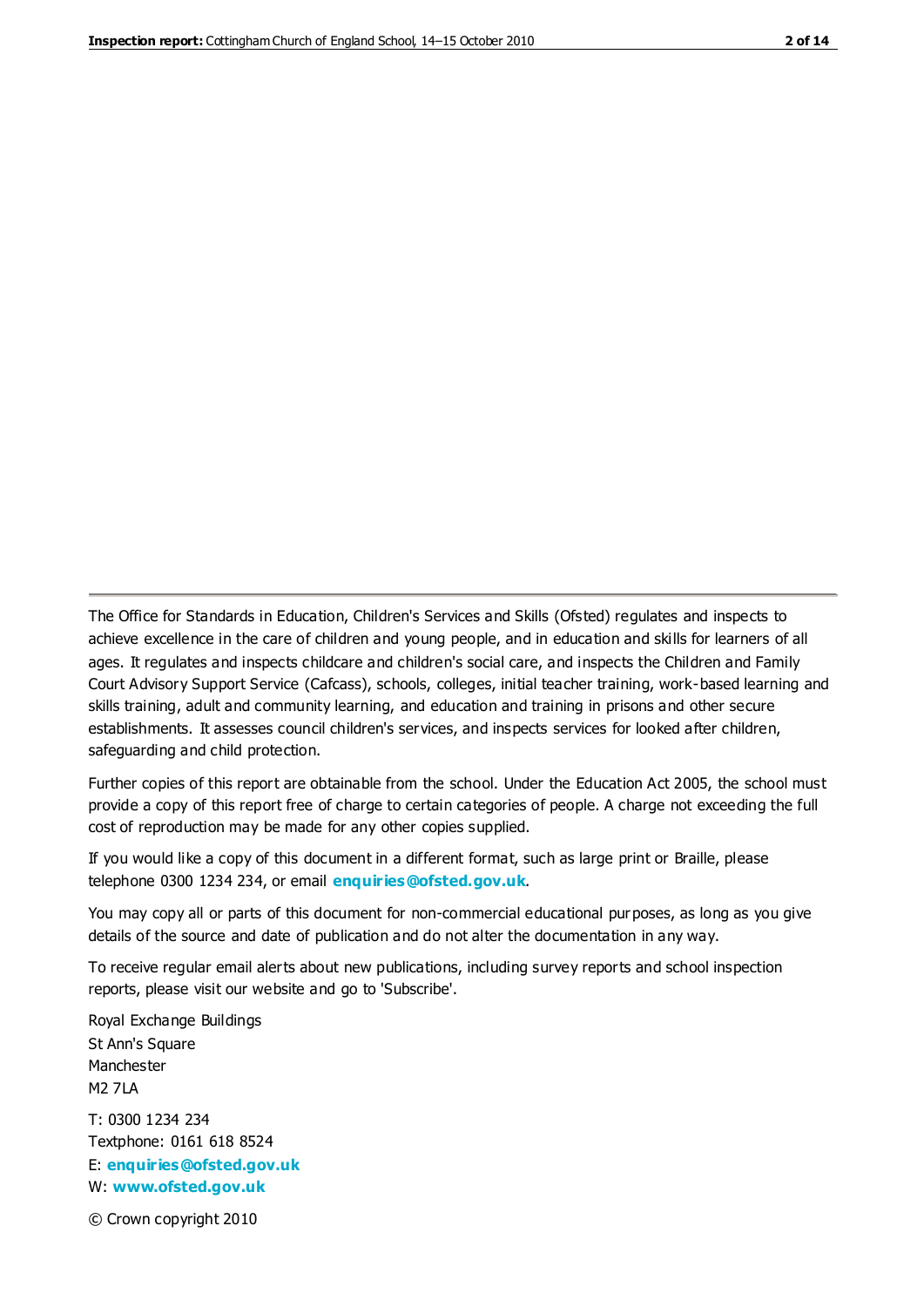# **Introduction**

This inspection was carried out by two additional inspectors. Inspectors observed 12 lessons and 6 teachers were seen. They held meetings with parents, groups of pupils, members of the governing body and staff. They observed the school's work, and looked at policies, assessment information, pupils' work and monitoring reports. Inspectors received and analysed 54 questionnaires from parents and carers, 69 from pupils and 12 from staff.

The inspection team reviewed many aspects of the school's work. It looked in detail at the following:

- how much progress pupils' make in writing, mathematics and science
- how well teachers' use assessment to provide effective interventions for groups and individuals needing extra support, and challenge for more-able pupils
- $\blacksquare$  the extent to which pupils know how well they are doing in school and what they need to do to improve
- the quality of subject leadership in tackling weaknesses in pupils' achievement and in bringing about improvements.

# **Information about the school**

Nearly all pupils who attend this small village school are from White British backgrounds. A very small number are from other minority ethnic backgrounds. Very few speak English as an additional language. The small number of children from a Traveller background have recently joined the school. Very few pupils are known to be eligible for free school meals. Fewer pupils have special educational needs and/or disabilities than in comparable schools although the number in each of the small year groups varies. Children start in the Reception class in the September following their fourth birthday. The school has Healthy Schools' status. A breakfast club, which is not managed by the school, runs each morning.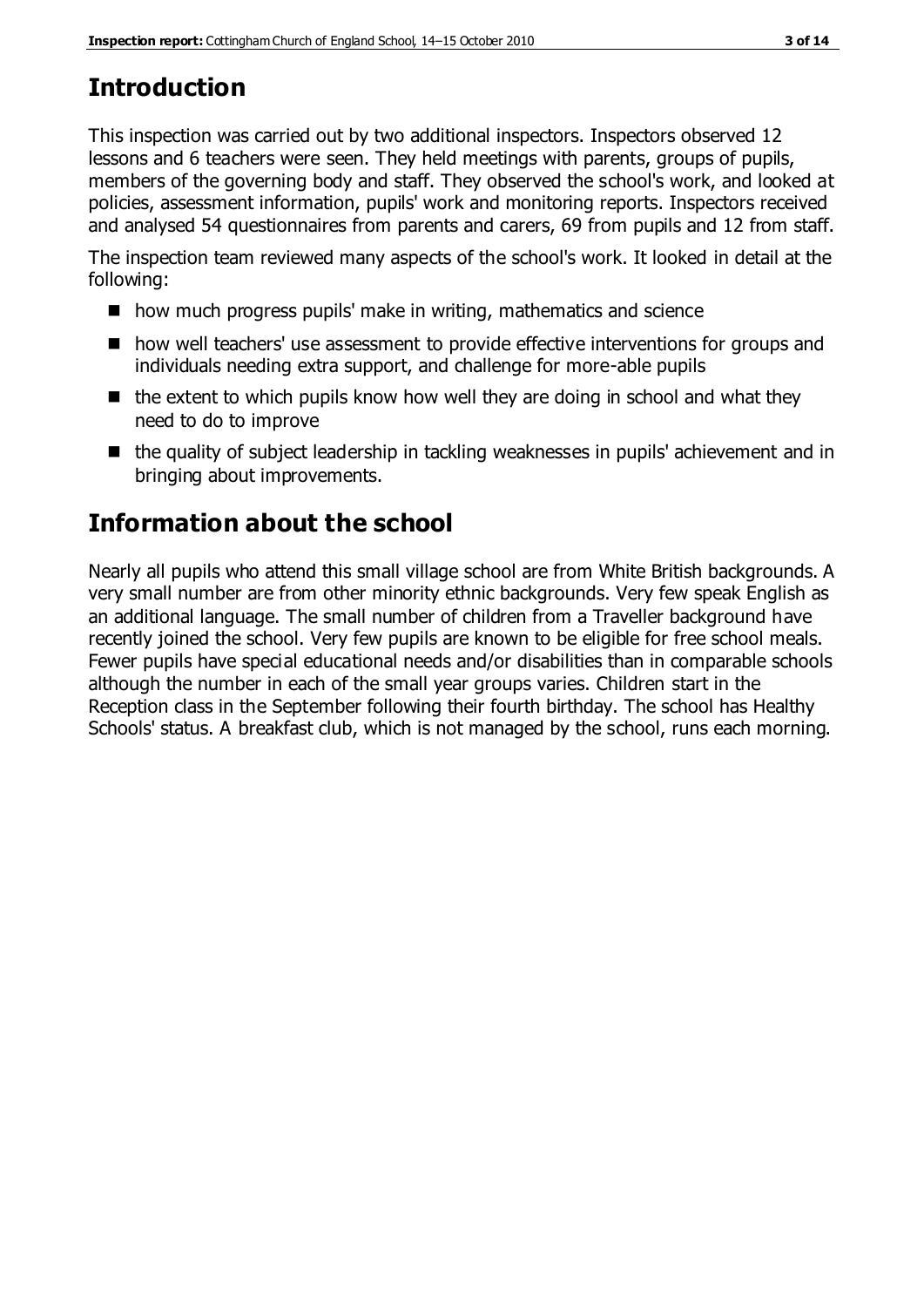**Inspection grades: 1 is outstanding, 2 is good, 3 is satisfactory, and 4 is inadequate** Please turn to the glossary for a description of the grades and inspection terms

**Overall effectiveness: how good is the school? 4**

## **Inspection judgements**

| -- |
|----|
|    |
|    |
|    |
|    |

#### **The school's capacity for sustained improvement 4**

#### **Main findings**

In accordance with section 13(3) of the Education Act 2005, Her Majesty's Chief Inspector is of the opinion that this school requires special measures because it is failing to give its pupils an acceptable standard of education and the persons responsible for leading, managing or governing the school are not demonstrating the capacity to secure the necessary improvement.

Weaknesses reported in the previous inspection have not been tackled successfully and the leadership of learning at subject level and in the Early Years Foundation Stage is inadequate. Attainment is below average and achievement and learning are inadequate. Pupils do not make enough progress in many lessons because of inadequacies in the quality of teaching and the curriculum. Assessment information is not used sufficiently well to identify precise learning objectives and to plan tasks that meet individual learning needs. More-able pupils in particular are not given enough challenge to enable them to reach the higher levels of which they are capable. Pupils report that, while teachers give them regular feedback about their learning, comments are not specific enough for them to know precisely how well they are doing or what they need to do to improve. Pupils' personal development is satisfactory. Intensive support from the local authority has started to improve the quality of teaching and learning, most notably in Year 6, but improvements are still fragile. For these reasons, the school does not have the necessary capacity to improve.

In the very short time since her appointment, the headteacher has gathered additional evidence to give an accurate and up-to-date evaluation of the school's strengths and the significant weaknesses in teaching, the curriculum and in leadership. She has instigated a more rigorous tracking system to monitor pupils' learning and progress and has identified precisely and correctly what to improve, when and how. A detailed monthly monitoring programme measures the effectiveness of recent actions, but too little time has elapsed since its introduction for changes to have made sufficient improvement to pupils' achievement, learning and progress. While many parents recognise there are substantial weaknesses, there is a growing confidence. Many parents are encouraged by better communication from the school and the drive for improvement. One parent has noticed 'a level of calm' while another 'is excited about the future of the school'.

#### **What does the school need to do to improve further?**

- Raise attainment in writing, mathematics and science across the school by ensuring teachers use assessment information to plan learning that matches pupils' different abilities, especially in providing challenge for more-able pupils.
- Raise the quality of teaching to at least satisfactory by ensuring teachers: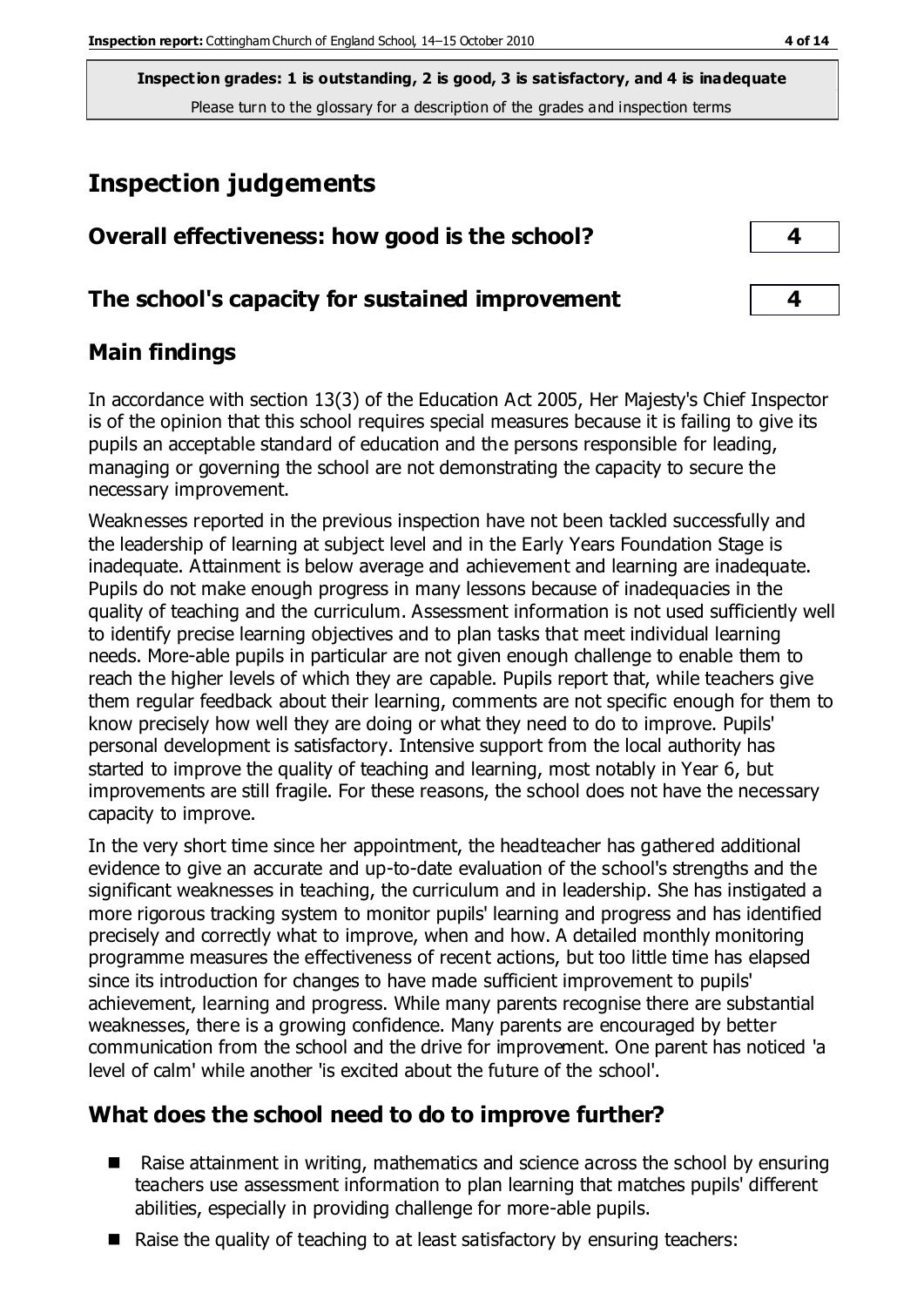**Inspection grades: 1 is outstanding, 2 is good, 3 is satisfactory, and 4 is inadequate** Please turn to the glossary for a description of the grades and inspection terms

- identify precise learning objectives and success criteria and share these with pupils so that they and their parents know clearly how well they are doing and how to improve
- adjust teaching methods and curriculum activities so that they systematically build pupils' learning and skills.
- Strengthen the effectiveness of subject leadership and the Early Years Foundation Stage so that rigorous checks of pupils' achievement and progress, lead to actions that result in improvements to teaching and the curriculum.

#### **Outcomes for individuals and groups of pupils 4**

Given the pupils' starting points, achievement is inadequate .Attainment at the end of Year 6 has declined from broadly average to below average in writing, mathematics and science. Attainment in reading is average. Pupils read regularly in small groups, when learning in other subjects and most practise their reading at home. Learning and progress in too many lessons are slow. In lessons that were observed during the inspection, tasks given to groups in Years 1 and 2 classes did not always follow on from the whole-class introduction. As a result, pupils practised a different skill to the one taught and so did not consolidate their learning. They did not have a clear understanding of what they were learning and why, because the learning intention was not shared. In all year groups, more-able pupils usually complete the same task as everyone else before moving onto the extension activity. As a result, very few pupils reach the higher levels of which they are capable. The very small number of pupils with special educational needs and/or disabilities and those who are learning English as an additional language make satisfactory progress because of the targeted support they receive in lessons.

Nearly all pupils say they enjoy school and feel safe. Pupils value the encouragement to eat healthily and to lead active lives. Playtimes are active, social occasions and involvement in sporting clubs is good. Most pupils behave well, but some do not take enough care of playtime equipment and a few show a lack of responsibility when kicking a football. Older pupils enjoy acting as play leaders and running the school tuck shop. The school council enables pupils to contribute their views about the school's work. Pupils' spiritual, moral and social development is good. They have a satisfactory awareness of different cultures. Pupils take part in numerous church and village events. Their positive attitudes are reflected in their good attendance and punctuality. However, key literacy, numeracy and information and communication technology skills are not developed sufficiently well to prepare them for their next stage in life.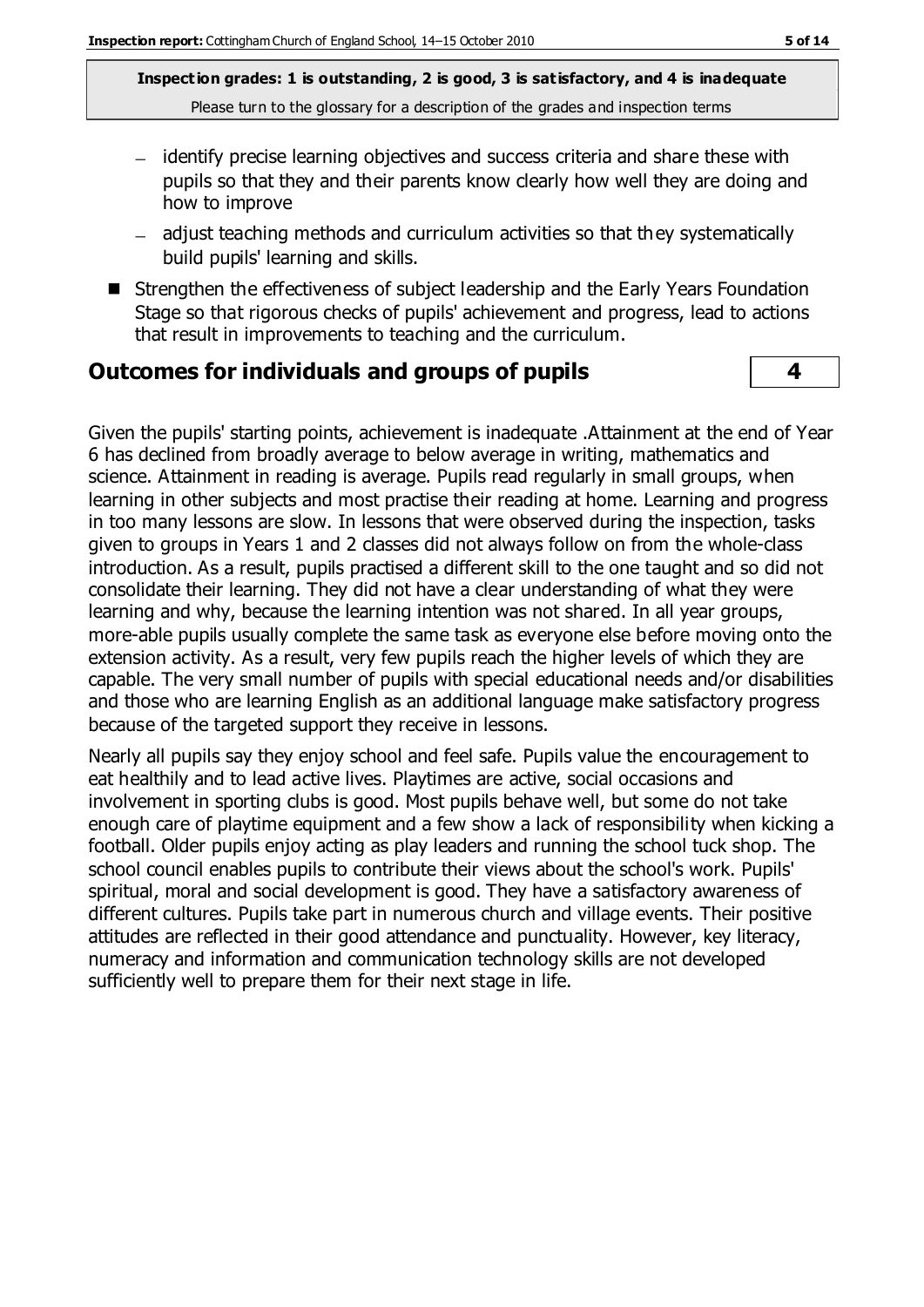Please turn to the glossary for a description of the grades and inspection terms

These are the grades for pupils' outcomes

| Pupils' achievement and the extent to which they enjoy their learning                                                     |                         |
|---------------------------------------------------------------------------------------------------------------------------|-------------------------|
| Taking into account:<br>Pupils' attainment <sup>1</sup>                                                                   |                         |
| The quality of pupils' learning and their progress                                                                        | 4                       |
| The quality of learning for pupils with special educational needs and/or disabilities<br>and their progress               | 3                       |
| The extent to which pupils feel safe                                                                                      | $\overline{\mathbf{2}}$ |
| Pupils' behaviour                                                                                                         | 3                       |
| The extent to which pupils adopt healthy lifestyles                                                                       | 2                       |
| The extent to which pupils contribute to the school and wider community                                                   |                         |
| The extent to which pupils develop workplace and other skills that will contribute to<br>their future economic well-being |                         |
| Taking into account:<br>Pupils' attendance <sup>1</sup>                                                                   |                         |
| The extent of pupils' spiritual, moral, social and cultural development                                                   | 2                       |

<sup>1</sup> The grades for attainment and attendance are: 1 is high; 2 is above average; 3 is broadly average; and 4 is low

## **How effective is the provision?**

Whilst there have been recent improvements, inspectors observed significant weaknesses in the quality of teaching. Learning expectations are not high enough, and pupils repeat learning in too many lessons. Learning objectives do not always identify precisely what teachers want pupils to learn and so pupils are not clear about what they are learning and why. When teaching responds to pupils' individual needs, learning is good. For example, in a mathematics lesson in Year 6, more-able pupils found the task of interpreting information presented as percentages on a circle graph challenging, while the rest of the class recorded and interpreted information on a bar graph. When they work in pairs and groups, such as in a history research activity, learning is satisfactory because pupils are able to share and extend ideas. However, in too many lessons pupils complete the same task in the same way.

The varied range of visits, visitors and extra-curricular activities enrich learning and successfully promote pupils' personal development and enjoyment. However, there is little opportunity for pupils to develop their literacy, numeracy and information and communication technology skills in a planned and structured way through cross-curricular work. Pupils in Years 1 and 2 spend too much time on activities that they have chosen themselves and that are not always relevant to their learning needs as identified by assessments.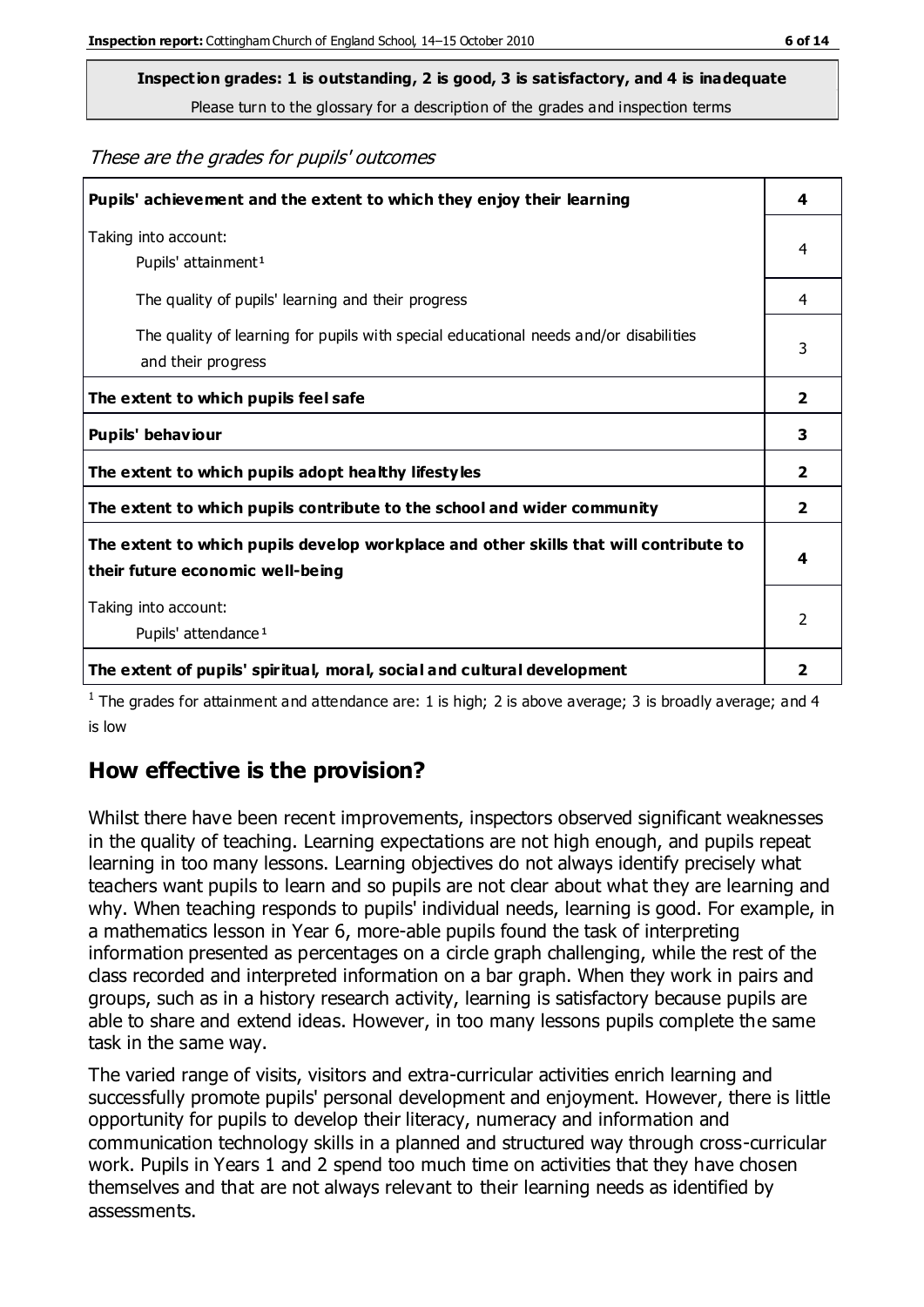Please turn to the glossary for a description of the grades and inspection terms

The school's induction arrangements ensure all new pupils receive a warm welcome from staff and pupils. As a result, the small group of Travellers who have recently started have already made new friends. Positive relationships with parents help the youngest children to settle quickly. Satisfactory transition arrangements ensure Year 6 pupils move confidently to their next school. Support and guidance for pupils with special educational needs and/or disabilities are satisfactory.

These are the grades for the quality of provision

| The quality of teaching                                                                                    |  |
|------------------------------------------------------------------------------------------------------------|--|
| Taking into account:<br>The use of assessment to support learning                                          |  |
| The extent to which the curriculum meets pupils' needs, including, where relevant,<br>through partnerships |  |
| The effectiveness of care, guidance and support                                                            |  |

## **How effective are leadership and management?**

The headteacher, supported fully by the deputy headteacher and the governing body, has introduced immediate strategies for improving teaching and the skills of subject leaders. There are early indications of success. There is a renewed drive for improvement and everyone is on board. Staff recognise that, while they want to improve their leadership, many do not have the necessary skills and experience. Expectations for pupils' achievement are higher and, staff are more involved in self-evaluation. Subject leaders know that more-able pupils are underachieving because opportunities to access a suitable curriculum and more challenging learning are not provided. A detailed plan of action and monitoring schedule are in place, but these initiatives are too recent to have had a significant impact on practice. There is evidence of recent improvement in the leadership of special educational needs. The governing body continues to support the school. Now that governors have the necessary information they have started to challenge the school to account for the pattern of declining attainment and ask why pupils have not reached their targets. The governing body has been instrumental in bringing about changes in the focus of the school's leadership. Discussions focus on pupils' progress throughout the school and not just on attainment at the end of each Key Stage. All safeguarding and other statutory requirements are met.

Pupils' contributions to the local community are strongly promoted through positive partnerships with local sporting clubs and the church. The school contributes regularly to village events, for example, by hosting the village youth club. The school has an informed understanding of its context and implements effective plans to promote the active engagement with communities beyond the immediate locality. The school promotes its diversity well and the few pupils from Traveller backgrounds are fully involved in school and village events. Parents and the school welcome the new parents' forum because views can be gathered regularly and suggestions for improvement responded to.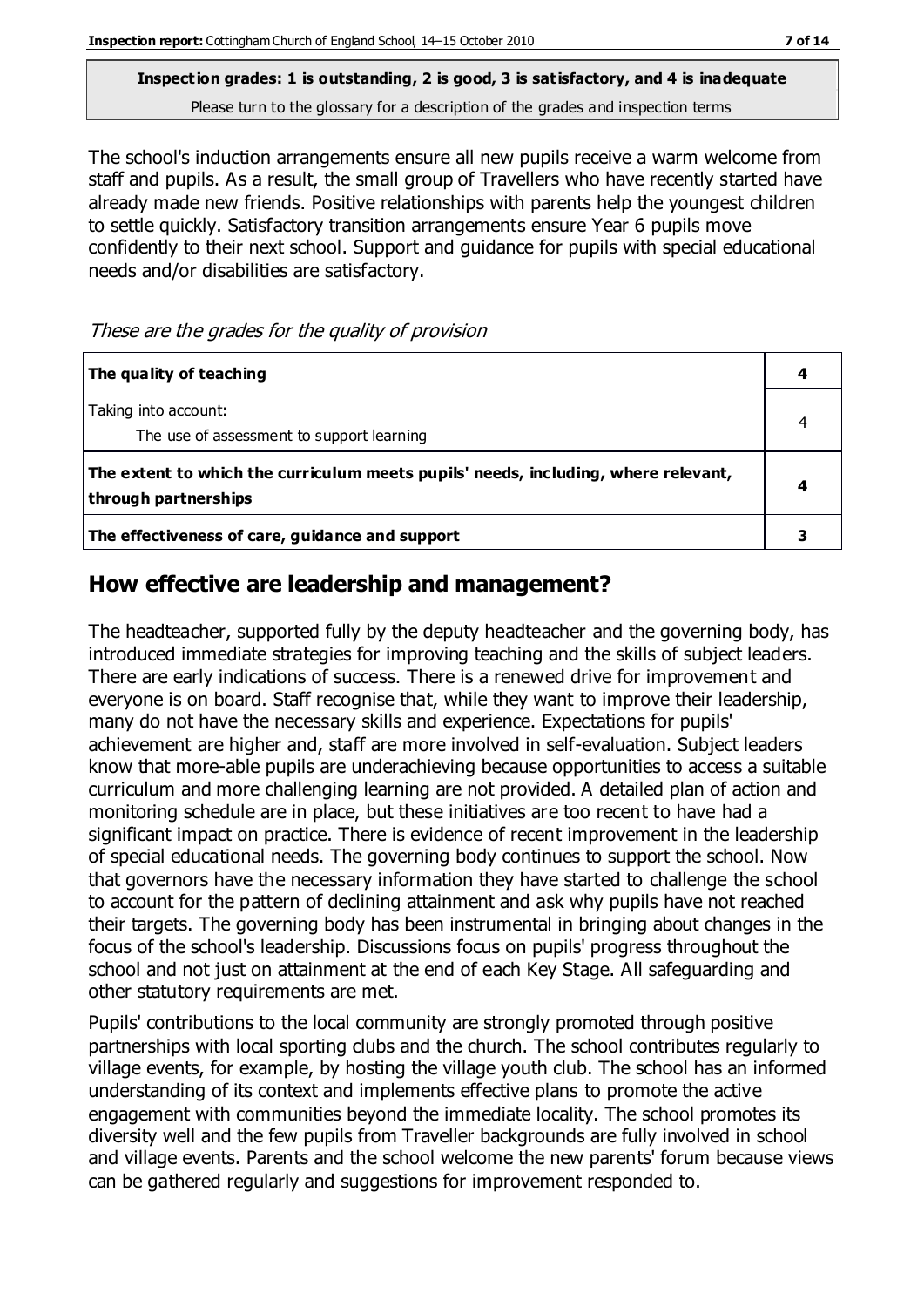Please turn to the glossary for a description of the grades and inspection terms

**The effectiveness of leadership and management in embedding ambition and driving improvement 4** Taking into account: The leadership and management of teaching and learning 4 **The effectiveness of the governing body in challenging and supporting the school so that weaknesses are tackled decisively and statutory responsibilities met 3 The effectiveness of the school's engagement with parents and carers 3 The effectiveness of partnerships in promoting learning and well-being 3 The effectiveness with which the school promotes equality of opportunity and tackles discrimination 4 The effectiveness of safeguarding procedures 3 The effectiveness with which the school promotes community cohesion 2 The effectiveness with which the school deploys resources to achieve value for money 4**

These are the grades for leadership and management

#### **Early Years Foundation Stage**

Leadership and management of the Early Years Foundation Stage are inadequate. Assessment information from when the children first start school has not been available, until this year, to enable the school to measure progress. Discussions with staff and assessment information gathered this year indicate that most children start school with knowledge and skills typical for their age. Some children start with knowledge and skills higher than this. Last year fewer than half the children reach the expected levels in communication, language and literacy. Just over half did so in aspects of problem solving, reasoning and number, and in creative development. This is below national benchmarks. Given their starting points children's progress is inadequate.

Personal development is satisfactory. Children settle quickly due to positive relationships and the secure and caring environment. They feel safe and are encouraged to think about healthy lifestyles. They learn quickly the importance of caring for their classroom environment, and their behaviour is good.

Teaching is inadequate. Adults do not use assessment information sufficiently well to plan learning that meets the needs of different abilities within the class. The children are taught too frequently as one group and so some children find the task too easy while for others the work is too difficult. The adequate outdoor area is not used effectively to support learning. Children choose from a range of activities put out for them, but these activities are not necessarily offered as a result of analysis of assessment information. The children are not involved enough in planning what and where they will learn and so do not develop good learning habits and a clear view of how well they are doing.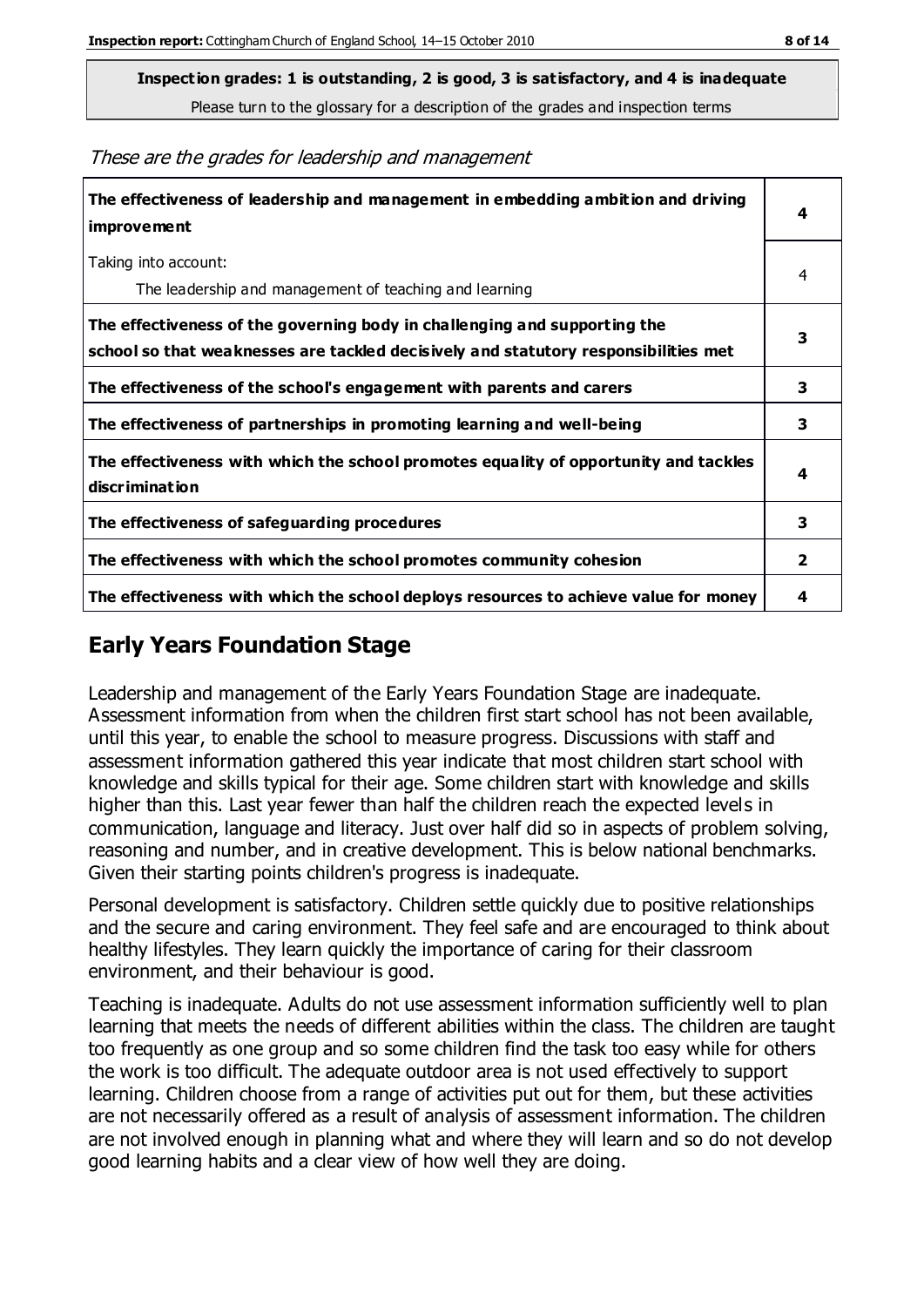Please turn to the glossary for a description of the grades and inspection terms

These are the grades for the Early Years Foundation Stage

| Overall effectiveness of the Early Years Foundation Stage                             |   |  |
|---------------------------------------------------------------------------------------|---|--|
| Taking into account:<br>Outcomes for children in the Early Years Foundation Stage     | 4 |  |
| The quality of provision in the Early Years Foundation Stage                          |   |  |
| The effectiveness of leadership and management of the Early Years Foundation<br>Stage | 4 |  |

#### **Views of parents and carers**

The majority of parents and carers said that their children are safe at school and that the school helps them to lead healthy lives. Inspection evidence supports these views. A recent survey and the new parents' forum give parents and carers the opportunity to express their views. It is too soon for the school to have taken full account of these when planning improvements. Pupils' good attendance and involvement in clubs and extracurricular activities support parents' and carers' views that their children enjoy school. Parents and carers feel that the headteacher has made a promising start to implementing improvements. Inspection findings demonstrate however that there has been too little time to see the full impact of the changes on pupils' progress.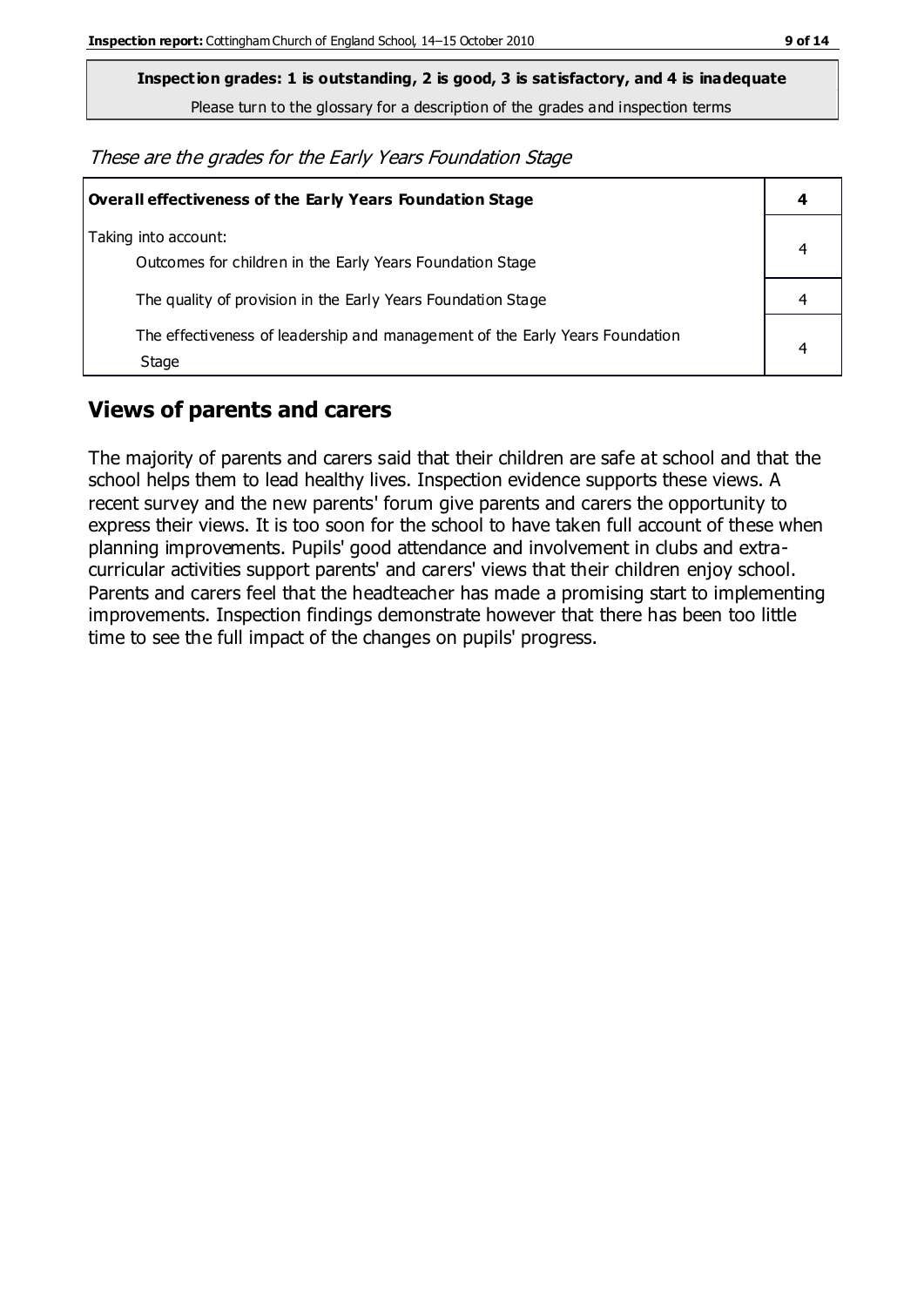#### **Responses from parents and carers to Ofsted's questionnaire**

Ofsted invited all the registered parents and carers of pupils registered at Cottingham Church of England School to complete a questionnaire about their views of the school.

In the questionnaire, parents and carers were asked to record how strongly they agreed with 13 statements about the school. The inspection team received 54 completed questionnaires by the end of the on-site inspection. In total, there are 120 pupils registered at the school.

| <b>Statements</b>                                                                                                                                                                                                                                       | <b>Strongly</b><br>agree |               | <b>Agree</b> |               | <b>Disagree</b> |                | <b>Strongly</b><br>disagree |                |
|---------------------------------------------------------------------------------------------------------------------------------------------------------------------------------------------------------------------------------------------------------|--------------------------|---------------|--------------|---------------|-----------------|----------------|-----------------------------|----------------|
|                                                                                                                                                                                                                                                         | <b>Total</b>             | $\frac{0}{0}$ | <b>Total</b> | $\frac{0}{0}$ | <b>Total</b>    | $\frac{0}{0}$  | <b>Total</b>                | $\frac{0}{0}$  |
| My child enjoys school                                                                                                                                                                                                                                  | 39                       | 72            | 13           | 24            | $\overline{2}$  | $\overline{4}$ | 0                           | $\mathbf 0$    |
| The school keeps my child<br>safe                                                                                                                                                                                                                       | 31                       | 57            | 22           | 41            | 0               | $\mathbf 0$    | 0                           | $\pmb{0}$      |
| My school informs me about<br>my child's progress                                                                                                                                                                                                       | 11                       | 20            | 31           | 57            | 6               | 11             | 3                           | 6              |
| My child is making enough<br>progress at this school                                                                                                                                                                                                    | 15                       | 28            | 32           | 59            | 4               | $\overline{7}$ | 1                           | $\overline{2}$ |
| The teaching is good at this<br>school                                                                                                                                                                                                                  | 19                       | 35            | 28           | 52            | $\mathbf{1}$    | $\overline{2}$ | $\mathbf{1}$                | $\overline{2}$ |
| The school helps me to<br>support my child's learning                                                                                                                                                                                                   | 8                        | 15            | 36           | 67            | 6               | 11             | 1                           | $\overline{2}$ |
| The school helps my child to<br>have a healthy lifestyle                                                                                                                                                                                                | 16                       | 30            | 33           | 61            | $\overline{2}$  | $\overline{4}$ | 0                           | 0              |
| The school makes sure that<br>my child is well prepared for<br>the future (for example<br>changing year group,<br>changing school, and for<br>children who are finishing<br>school, entering further or<br>higher education, or entering<br>employment) | 11                       | 20            | 35           | 65            | 5               | 9              | $\mathbf 0$                 | $\mathbf 0$    |
| The school meets my child's<br>particular needs                                                                                                                                                                                                         | 16                       | 30            | 30           | 56            | 6               | 11             | 1                           | $\overline{2}$ |
| The school deals effectively<br>with unacceptable behaviour                                                                                                                                                                                             | 13                       | 24            | 33           | 61            | 5               | 9              | 1                           | $\overline{2}$ |
| The school takes account of<br>my suggestions and concerns                                                                                                                                                                                              | 18                       | 33            | 30           | 56            | $\mathbf 1$     | $\overline{2}$ | 1                           | 2              |
| The school is led and<br>managed effectively                                                                                                                                                                                                            | 22                       | 41            | 22           | 41            | $\overline{2}$  | $\overline{4}$ | $\mathbf{1}$                | $\overline{2}$ |
| Overall, I am happy with my<br>child's experience at this<br>school                                                                                                                                                                                     | 32                       | 59            | 16           | 30            | $\overline{2}$  | $\overline{4}$ | $\mathbf{1}$                | $\overline{2}$ |

The table above summarises the responses that parents and carers made to each statement. The percentages indicate the proportion of parents and carers giving that response out of the total number of completed questionnaires. Where one or more parents and carers chose not to answer a particular question, the percentages will not add up to 100%.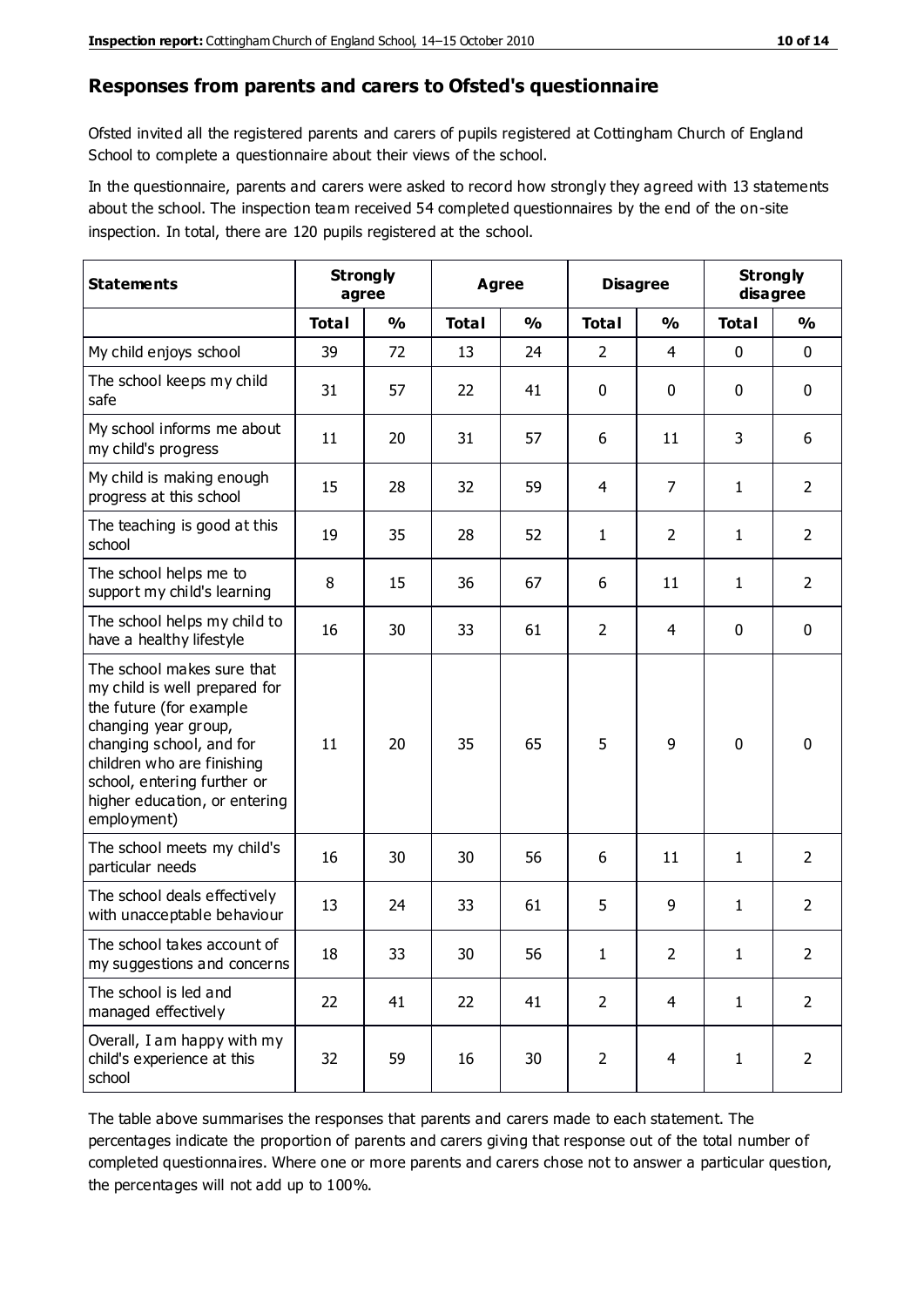## **Glossary**

| Grade   | <b>Judgement</b> | <b>Description</b>                                                                                                                                                                                                            |
|---------|------------------|-------------------------------------------------------------------------------------------------------------------------------------------------------------------------------------------------------------------------------|
| Grade 1 | Outstanding      | These features are highly effective. An outstanding school<br>provides exceptionally well for all its pupils' needs.                                                                                                          |
| Grade 2 | Good             | These are very positive features of a school. A school that<br>is good is serving its pupils well.                                                                                                                            |
| Grade 3 | Satisfactory     | These features are of reasonable quality. A satisfactory<br>school is providing adequately for its pupils.                                                                                                                    |
| Grade 4 | Inadequate       | These features are not of an acceptable standard. An<br>inadequate school needs to make significant improvement<br>in order to meet the needs of its pupils. Ofsted inspectors<br>will make further visits until it improves. |

#### **What inspection judgements mean**

#### **Overall effectiveness of schools**

|                       | Overall effectiveness judgement (percentage of schools) |      |                     |                   |
|-----------------------|---------------------------------------------------------|------|---------------------|-------------------|
| <b>Type of school</b> | <b>Outstanding</b>                                      | Good | <b>Satisfactory</b> | <b>Inadequate</b> |
| Nursery schools       | 58                                                      | 36   | 4                   | 2                 |
| Primary schools       | 8                                                       | 43   | 40                  | 9                 |
| Secondary schools     | 10                                                      | 35   | 42                  | 13                |
| Sixth forms           | 13                                                      | 39   | 45                  | 3                 |
| Special schools       | 33                                                      | 42   | 20                  | 4                 |
| Pupil referral units  | 18                                                      | 40   | 29                  | 12                |
| All schools           | 11                                                      | 42   | 38                  | 9                 |

New school inspection arrangements were introduced on 1 September 2009. This means that inspectors now make some additional judgements that were not made previously.

The data in the table above are for the period 1 September 2009 to 31 March 2010 and are the most recently published data available (see **[www.ofsted.gov.uk](http://www.ofsted.gov.uk/)**). Please note that the sample of schools inspected during the autumn and spring terms 2009/10 was not representative of all schools nationally, as weaker schools are inspected more frequently than good or outstanding schools.

Percentages are rounded and do not always add exactly to 100. Secondary school figures in clude those that have sixth forms, and sixth form figures include only the data specifically for sixth form inspection judgements.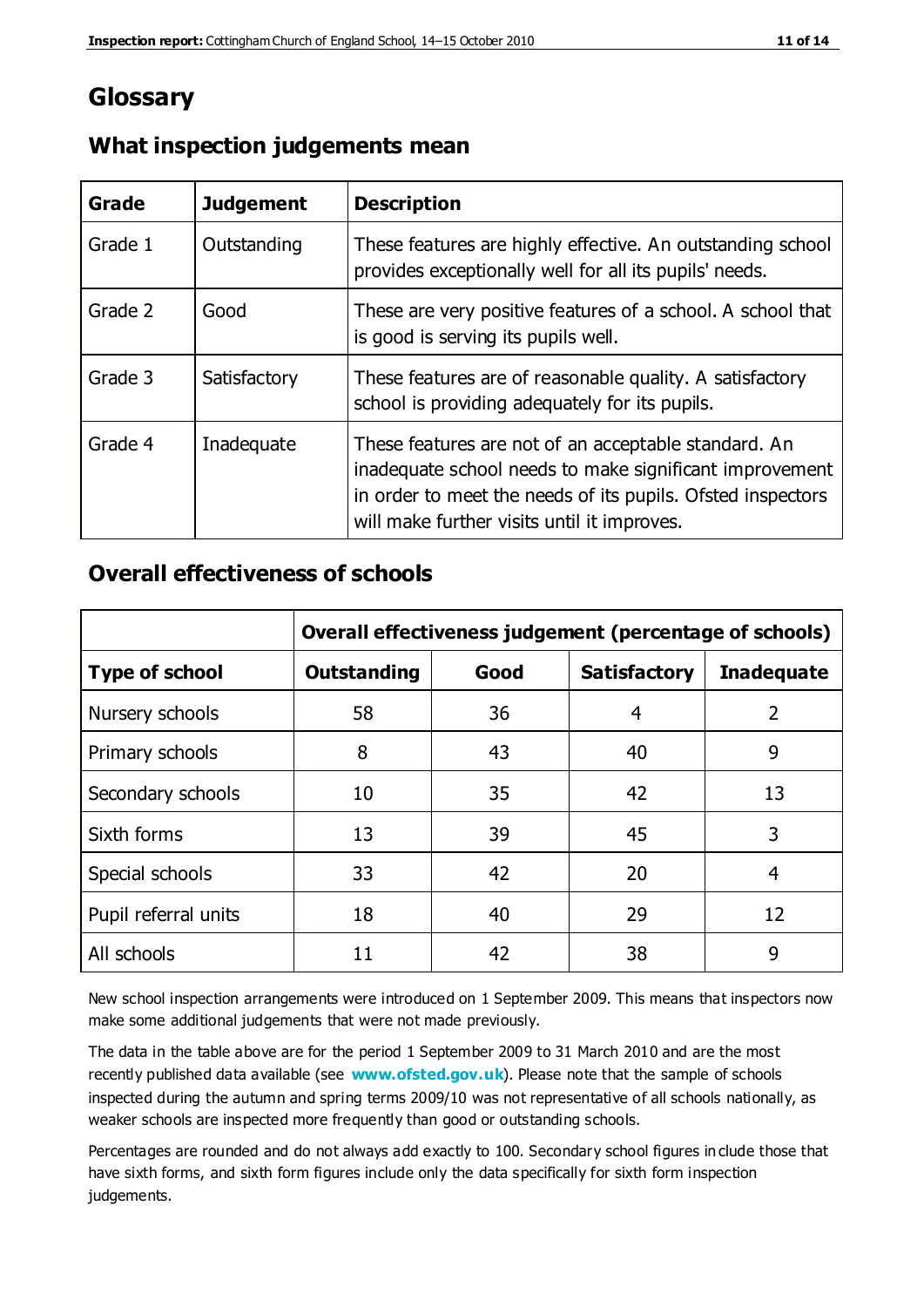## **Common terminology used by inspectors**

| Achievement:               | the progress and success of a pupil in their learning,<br>development or training.                                                                                                                                                          |  |  |
|----------------------------|---------------------------------------------------------------------------------------------------------------------------------------------------------------------------------------------------------------------------------------------|--|--|
| Attainment:                | the standard of the pupils' work shown by test and<br>examination results and in lessons.                                                                                                                                                   |  |  |
| Capacity to improve:       | the proven ability of the school to continue<br>improving. Inspectors base this judgement on what<br>the school has accomplished so far and on the quality<br>of its systems to maintain improvement.                                       |  |  |
| Leadership and management: | the contribution of all the staff with responsibilities,<br>not just the headteacher, to identifying priorities,<br>directing and motivating staff and running the school.                                                                  |  |  |
| Learning:                  | how well pupils acquire knowledge, develop their<br>understanding, learn and practise skills and are<br>developing their competence as learners.                                                                                            |  |  |
| Overall effectiveness:     | inspectors form a judgement on a school's overall<br>effectiveness based on the findings from their<br>inspection of the school. The following judgements,<br>in particular, influence what the overall effectiveness<br>judgement will be. |  |  |
|                            | The school's capacity for sustained<br>improvement.                                                                                                                                                                                         |  |  |
|                            | Outcomes for individuals and groups of pupils.                                                                                                                                                                                              |  |  |
|                            | The quality of teaching.                                                                                                                                                                                                                    |  |  |
|                            | The extent to which the curriculum meets<br>pupils' needs, including, where relevant,<br>through partnerships.                                                                                                                              |  |  |
|                            | The effectiveness of care, guidance and<br>support.                                                                                                                                                                                         |  |  |
| Progress:                  | the rate at which pupils are learning in lessons and<br>over longer periods of time. It is often measured by<br>comparing the pupils' attainment at the end of a key                                                                        |  |  |

stage with their attainment when they started.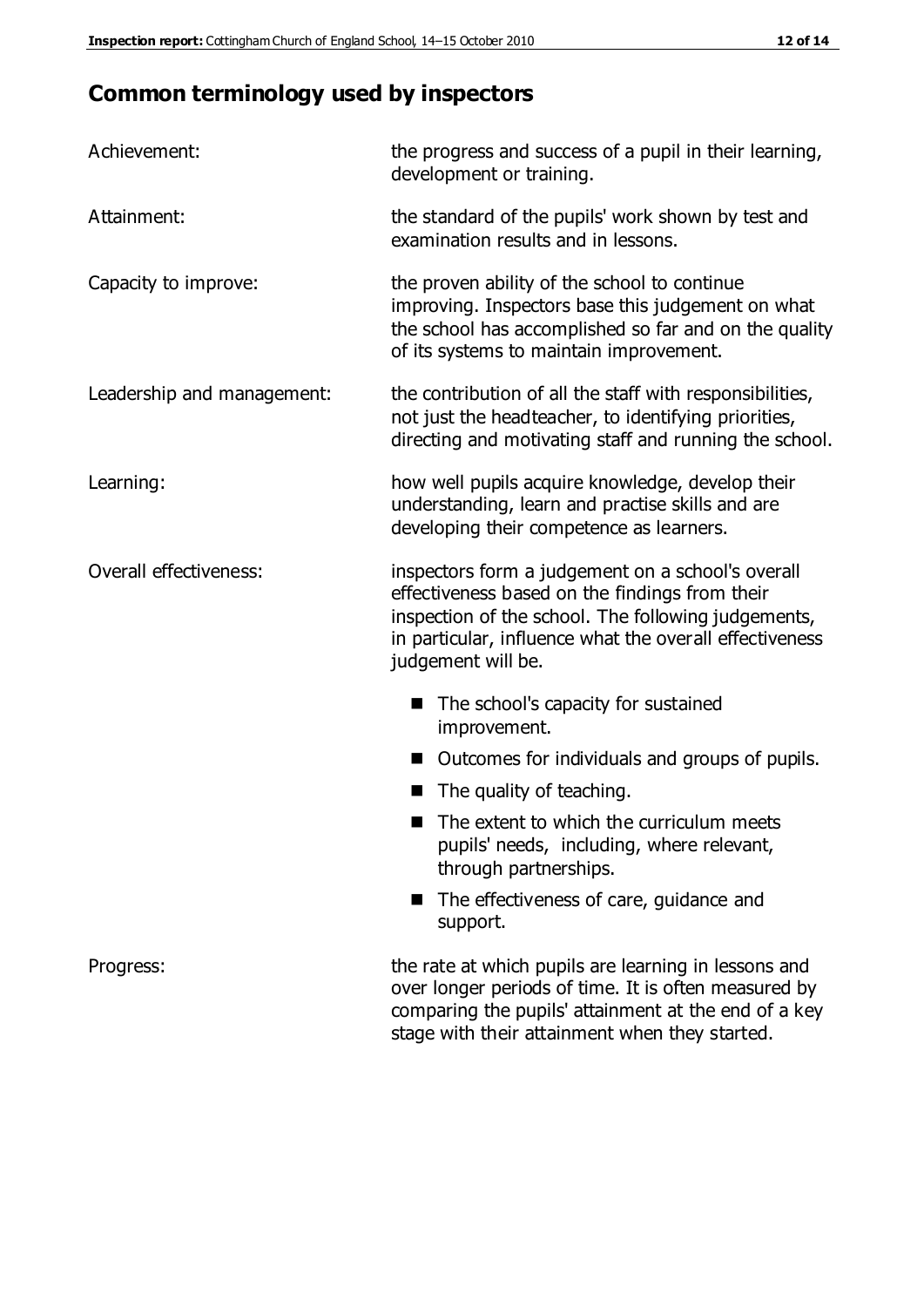#### **This letter is provided for the school, parents and carers to share with their children. It describes Ofsted's main findings from the inspection of their school.**

18 October 2010

#### Dear Pupils

#### **Inspection of Cottingham Church of England School, Market Harborough, LE16 8XB**

Thank you for making us feel so welcome when we visited your school recently. Thank you especially to those of you who told us so much about your school.

We have judged that your school requires 'special measures' because you are not making the progress of which you are capable. Teaching is not helping you to learn as well as you should. Inspectors will visit your school regularly until it has improved. Even so, there are some things that your school does well. You feel safe in school because the adults care about you. You know the importance of leading healthy lives. Many of you make a good contribution to the school by acting as play leaders, managing the tuck shop, helping out in the classrooms and around the school, and getting involved in a range of clubs and extra-curricular activities. You get along well together because the school promotes a strong community spirit.

We have asked the governors and staff to improve the following three things:

- **E** ensure teachers use assessment information to plan learning that helps you all achieve the best that you can in writing, mathematics and science
- improve teaching by:
- **P** providing you with information that helps you know how well you are doing and how to improve
- making sure that the teachers plan lessons that they meet your learning needs and interests
- ensure that checks are made on how well you are learning and that this information is used to help all teachers provide better lessons and offer a curriculum which meets your needs and interests well.

You can all help by listening carefully in lessons, and if necessary asking your teachers to explain clearly what you are learning and why; by checking and improving your work; and by always doing the best that you can.

Yours sincerely

Georgina Beasley Lead inspector